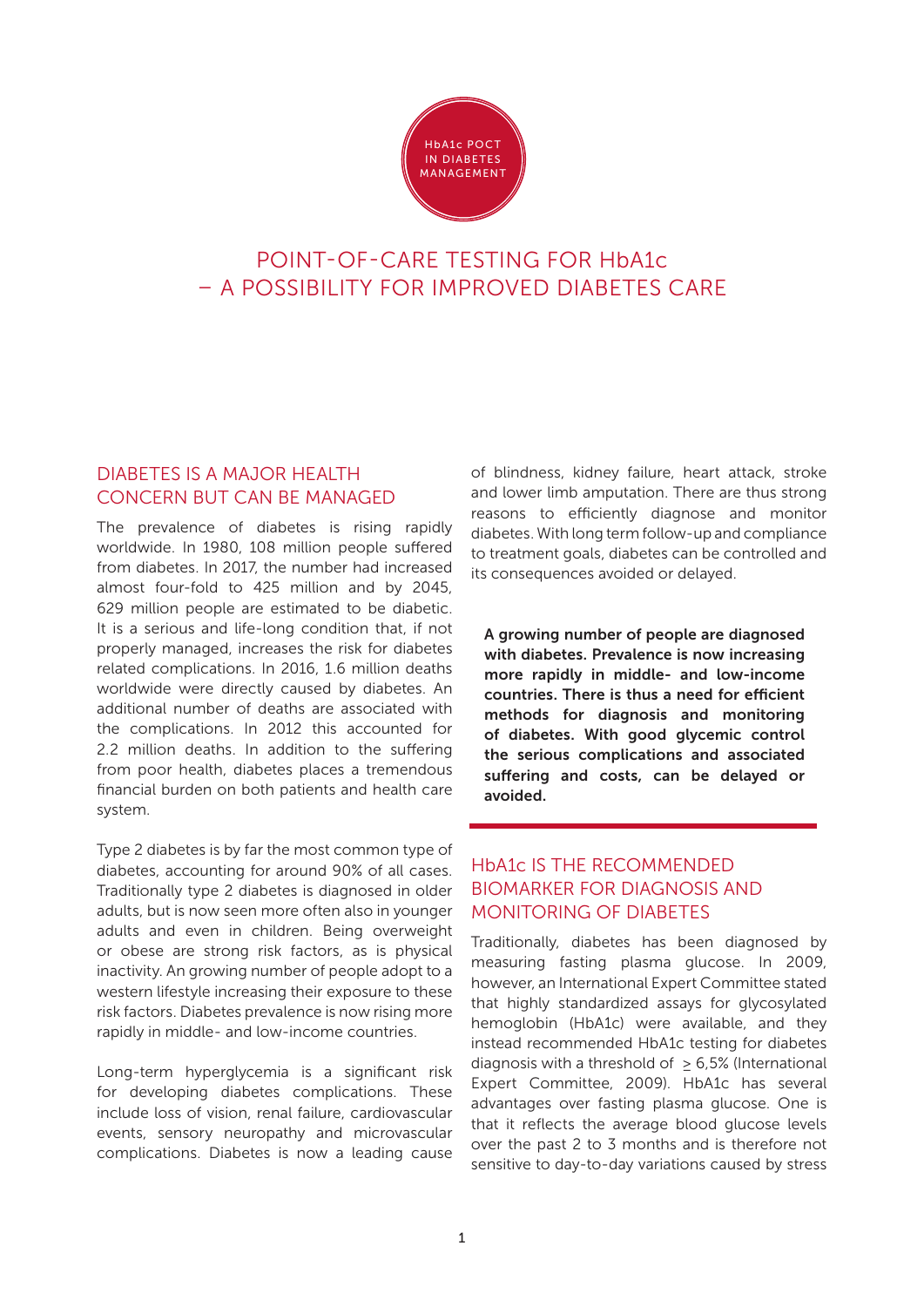

or illness. Another advantage is that it does not require fasting prior to testing.

HbA1c has played a key role as biomarker for long term glycemic control in diabetes management since it was introduced in clinical practice in the 1970s. In addition to its advantages over fasting plasma glucose it also correlates well with the risk for diabetes complications. In a prospective observational study on patients with diabetes type 2 it was shown that for each 1% reduction in mean HbA1c there are risk reductions of 21% for any endpoint or death related to diabetes. The risk reduction for microvascular complication was even greater: 37%. No threshold was found meaning the lower the blood glucose, the lower the risk for complications. The authors conclude that any reduction in HbA1c is likely to decrease the risk for complications with the lowest risk in those with HbA1c in the normal range < 6.0% (Stratton et al, 2000). There is thus a lot to gain to keep blood sugar levels at an appropriate level. However, that seems easier said than done.

HbA1c is the recommended biomarker for diagnosing diabetes. It does not require fasting and is insensitive to day-to-day variations caused by stress or illness. It reflects glycemic levels over the past 2 to 3 months.

\_\_\_\_\_\_\_\_\_\_\_\_\_\_\_\_\_\_\_\_\_\_\_\_\_\_\_\_\_\_\_\_\_\_\_\_\_\_

#### GLYCEMIC CONTROL IS A MAJOR CHALLENGE IN DIABETES

Glycemic control in diabetes patients has been shown to be a major challenge. Only six of ten patients meet their individual target for HbA1c (Ali et al, 2014). There are probably several reasons for this. The patient may for example not adhere to his or her diabetes care plan or the treatment is not aggressive enough to reach glycemic control. Given the importance of long term glycemic control in preventing complications HbA1c testing on a regular basis is recommended. The American Diabetes Association recommends that HbA1c testing should be performed at least twice a year in patients who meet treatment goals and have a stable glycemic control. For patients who are not meeting glycemic goals or have had a change in their therapy HbA1c testing is recommended quarterly (ADA, 2016).

Considering the difficulty in achieving good glycemic control in diabetic patients, efforts should be made to overcome any avoidable obstacles on the path to reaching the treatment goals. One thing to look into is the testing procedure. With traditional laboratory testing, the physician decides what tests to be taken when seeing the patient and sends him or her to the laboratory to be tested. It is only when the results are sent to the doctor's office that the decision to make any treatment changes can be taken. In many clinics the "new" HbA1c result is reviewed only when the patient comes for the next revision 1 to 6 months later (Pillay et al, 2019). If testing is instead done point of care (POCT) this delay is avoided.

POCT is defined as laboratory testing performed by non-laboratory personnel outside the clinical laboratory at the bedside or near the site of clinical care delivery. HbA1c POCT in diabetes management is now recommended by the American Diabetes Association since it provides the opportunity for more timely treatment changes (ADA, 2016).

Only six out of ten diabetes patients meet their individual target for HbA1c. One reason may be a delay in treatment escalation while waiting for the patient's next appointment at the office. The American Diabetes Association recommends HbA1c POCT in diabetes management.

\_\_\_\_\_\_\_\_\_\_\_\_\_\_\_\_\_\_\_\_\_\_\_\_\_\_\_\_\_\_\_\_\_\_\_\_\_\_

# STRONG EVIDENCE FOR POSITIVE EFFECTS ON GLYCEMIC CONTROL WITH POCT

Rust et al (2008) identified at least nine discretionary steps in the traditional care process with laboratory testing where a failure by any participant, patient or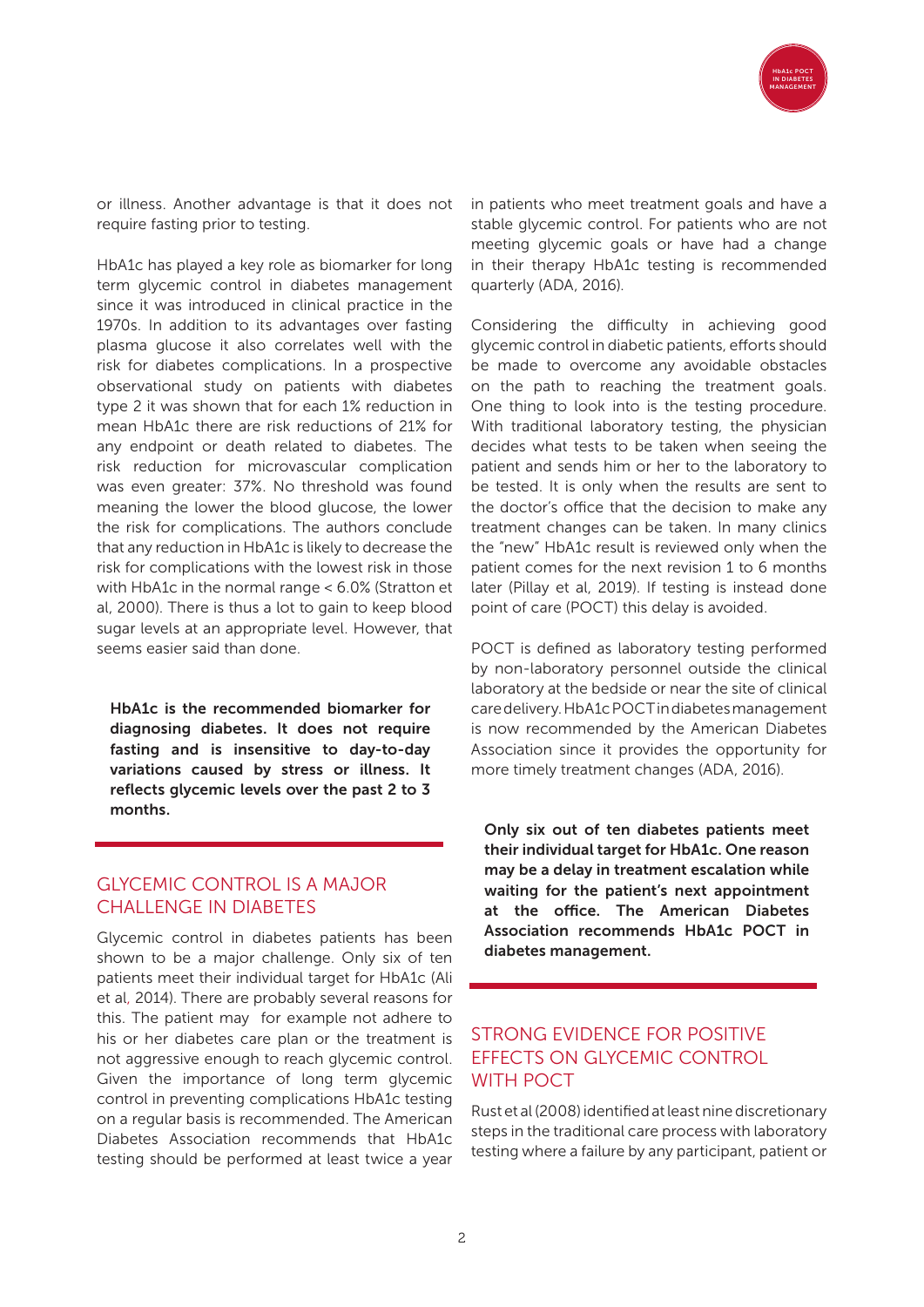

care provider, could result in a missed opportunity to improve glycemic control. Reducing the number of steps before the physician has the opportunity to sit face-to-face with a patient whose HbA1c levels are elevated is desirable and has been shown to significantly decrease HbA1c levels. When testing is performed point of care, any changes in treatment can be taken and discussed with the patient within minutes after the test result has become available.

A positive effect on glycemic control has been shown in several studies in different settings (Schnell et al, 2017). In one primary care setting there was a significant mean decrease in HbA1c levels 6 months post implementation of POCT as compared to 6 months pre implementation (Eigbunke and Gerard, 2013). Similarly, patients with type 2 diabetes attending a diabetes clinic at a regional-level hospital in South Africa, significantly improved their glycemic control from baseline to follow-up three months later when they were tested point of care. No such improvement was seen in the group tested at the laboratory (Pillay et al, 2019). In patients with type 1 or 2 diabetes attending the Massachusetts General Hospital Diabetes Center, a group tested point of care had significantly lowered their HbA1c levels at the 6 month-follow up, with the effect persisting at 12 months. The patients who had had traditional laboratory testing did not change their HbA1c levels (Cagliero et al, 1999). Even after 3.5 years, an effect of POCT on improved HbA1c levels, was detected in a large, retrospective cross-sectional study on 16 000 patients attending a diabetes centre in Texas, US (Petersen et al, 2007).

The introduction of POCT has been shown to be associated with more appropriate diabetes management. Documentation and adherence to guideline compliant testing frequency by health care providers increased significantly (Eigbunke and Gerard, 2013), as well as frequency of treatment intensification (Miller et al, 2003). Another important aspect of diabetes management has been observed. Patients with good glycemic control, HbA1c levels ≤ 7%, were identified and inappropriate treatment escalation potentially leading to risks of hypoglycemia could be avoided (Thaler et al, 1999).

The introduction of HbA1c POCT has been shown to have a significantly positive effect on glycemic control. This has been attributed to more appropriate treatment intensification, improved adherence to guidelines concerning testing frequency as well as increased patient and provider motivation.

# PATIENT SATISFACTION AND BENEFITS IN DIABETES CARE WITH POCT

\_\_\_\_\_\_\_\_\_\_\_\_\_\_\_\_\_\_\_\_\_\_\_\_\_\_\_\_\_\_\_\_\_\_\_\_\_\_

Patient satisfaction and an improved doctor-patient dialogue has been reported in several studies comparing POCT with traditional laboratory testing (Schnell et al, 2017 and references therein). Patients have reported a higher satisfaction with the sample collection, an increased confidence in the process and an enhanced relationship with their physician. Health care providers regard the improved opportunity for immediate management decisions made possible with rapid HbA1c values an important advantage of POCT. It is also regarded as an excellent opportunity to enhance patient's diabetes education and motivation.

In depth interviews with health care professionals revealed the perception that POCT has many benefits including face-to-face encounters with immediate feedback, proactive patient education, increased collaboration between patient and provider as well as improved patient adherence. However, the respondents also felt some concern about cost factors and possible issues regarding accuracy of the POCT devices (Brown et al, 2004). In a survey among general practitioners in the UK to establish clinical needs, the ability to measure HbA1c point of care was on their top 3 wish list in all surveyed areas: diagnosis, reducing referrals and monitoring (Turner et al, 2016). The results are similar in a survey of current and future use of POCT in four European countries and the US. Respondents in all five countries included diabetes in the top ten conditions they would like to be able to diagnose with POCT. The current use of POCT varied with the most frequent use reported in the UK and the US. Generally, desired use was higher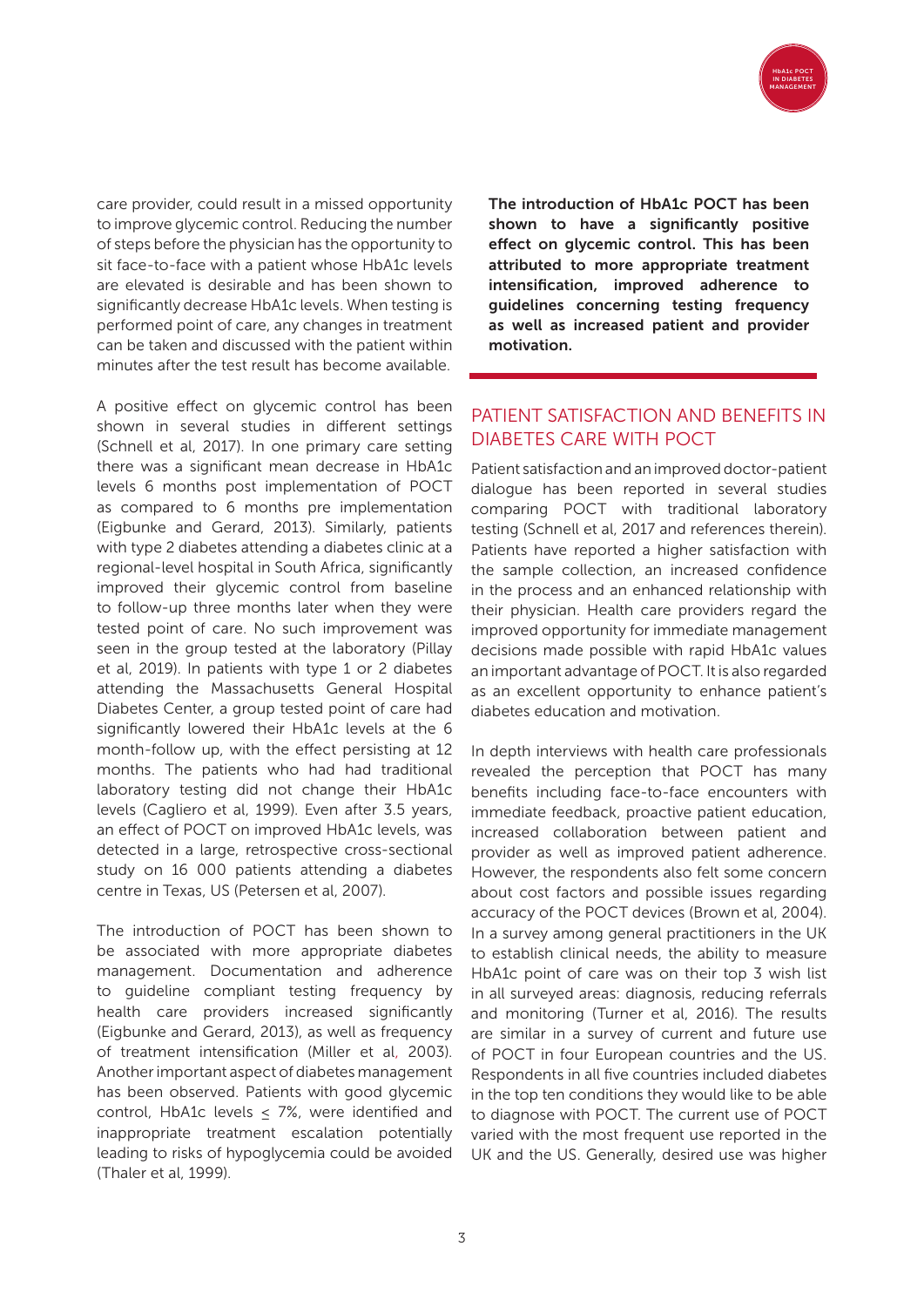

than actual use suggesting a demand for POCT (Howick et al, 2014).

Both patients and health care professionals express a high satisfaction with HbA1c POCT. The possibility for face-to-face encounters with the patient with immediate feedback on test results is perceived as the main advantage by physicians. The desired use of POCT is higher than actual use suggesting a demand for POCT.

\_\_\_\_\_\_\_\_\_\_\_\_\_\_\_\_\_\_\_\_\_\_\_\_\_\_\_\_\_\_\_\_\_\_\_\_\_\_

#### IS POCT MORE EXPENSIVE THAN LABORATORY TESTING?

Compared to the number of scientific papers reporting a positive impact on glycemic control with POCT, there are only a few studies evaluating practice efficiency. The cost-effectiveness of POCT in primary care has therefore been questioned. The concerns mentioned earlier that it may increase cost for testing may be relevant if not looking at the bigger picture. If the direct cost for a test performed point of care is compared with a laboratory performed test the cost could be higher. If, on the other hand, also indirect costs are taken into account, the comparison turns out quite differently. In Massachusetts General Hospital, US, the practice efficiency was studied before and after the implementation of POCT for HbA1c. Following POCT there was a 21% decrease in total number of tests ordered per visit, an 89% decrease in the number of telephone calls to patients, an 85% decrease in the number of result letters sent to patients, and a 61% reduction in the number of follow-up visits for an abnormal laboratory result. All these changes were significant. The potential cost savings from improved efficiency were \$24.64 per patient (Crocker et al, 2014). The authors then conducted a confirmatory study in a more typical general internal medicine primary care practice. They found a 90% reduction in the number of letters sent to patients and a 50% reduction in the number of follow-up tests as a result of an abnormal result. These reductions were statistically significant. There were also reductions in number of telephone calls and follow-up visits due to

abnormal laboratory results but these did not reach statistical significance due to the relatively low numbers of calls and follow-up visits. The authors found that the benefits were similar albeit not as strong as in the previous study. Also in this study, there was an overall financial benefit, but it was not as great per patient. In conclusion, the study demonstrated the expanded generalizability of potential benefits of POCT in the primary care setting.

If the direct cost for a test performed by a laboratory reference method is compared with the cost for a test performed point of care, the latter will probably be higher. However, when all costs are included, both direct and indirect ones, significant cost savings can be achieved with POCT. When POCT is successfully implemented it changes patient work substantially and that is where money can be saved.

## ANALYTICAL PERFORMANCE TODAY IS EQUIVALENT TO REFERENCE METHODS

\_\_\_\_\_\_\_\_\_\_\_\_\_\_\_\_\_\_\_\_\_\_\_\_\_\_\_\_\_\_\_\_\_\_\_\_\_\_

An important issue regarding POCT for HbA1c has been the analytical accuracy of the different POCT devices available. In 2009 instruments for POCT of HbA1c were compared to hospital laboratories. Of the eight devices tested, only two passed the criteria for imprecision  $\leq$  3%). In addition, the reagent lot-to-lot variation was an issue of concern (Lenters-Westra and Slingerland, 2010, Little et al, 2011). Despite the fact that all the devices studied were certified according to the National Glycohemoglobin Standardization Program (NGSP), the majority of them did not meet the standards in the study. The authors speculate that the varying results could be explained by the fact that analytical performance in the field may differ from that during certification which is performed by experienced technologists under ideal circumstances.

However, both hardware and software of the POCT technology has undergone major technical development in recent years, and requirements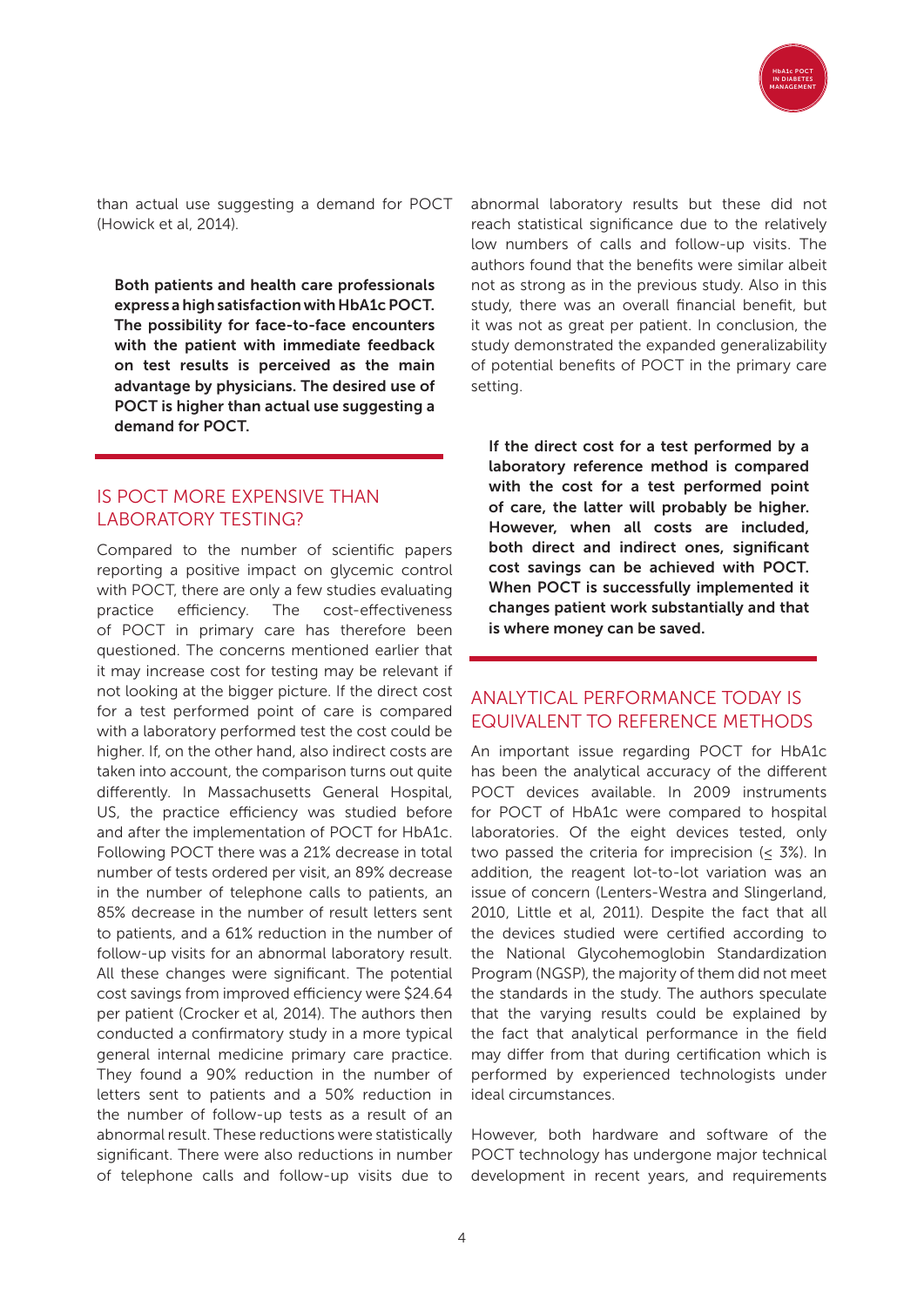

for measuring performance have become tighter. According to the present NGSP requirements 92.5% of results should fall within  $\pm$  6% variation relative to a standard reference laboratory measurement with a desirable imprecision of no more than 2%, but accepting 3%. In a recent study in two different primary care clinics in Sweden, nondiabetic and prediabetic patients as well as patients diagnosed with type 1 or 2 diabetes were tested for HbA1c values both with POCT and a reference laboratory method. 96% of the results from the POCT device fell within 6% variation with a total imprecision of less than 2%. The authors conclude that the POCT device tested is accurate and easy to use for the intended user (Andersson et al, 2017).

In Norway, where 3 out of 4 general practice offices have instruments for HbA1c POCT, a review of an external quality assurance survey in general practice offices and hospital laboratories showed that over the course of 6 years 60-90% of general practice offices met the quality specification for accuracy  $(< 6\%)$  and imprecision  $(< 3\%)$  in diabetes diagnosis. The corresponding figure for hospital laboratories was actually slightly lower: 54-84% (Sølvik et al, 2013).

With the major technical development of the POCT technology in recent years, there are now analyzers meeting the necessary requirements. Clinicians considering the introduction of HbA1c POCT should carefully select an analyzer based on clinical needs and acceptable levels of variation and precision. User-friendliness is also an important consideration to ensure intended test quality with the particular device.

\_\_\_\_\_\_\_\_\_\_\_\_\_\_\_\_\_\_\_\_\_\_\_\_\_\_\_\_\_\_\_\_\_\_\_\_\_\_